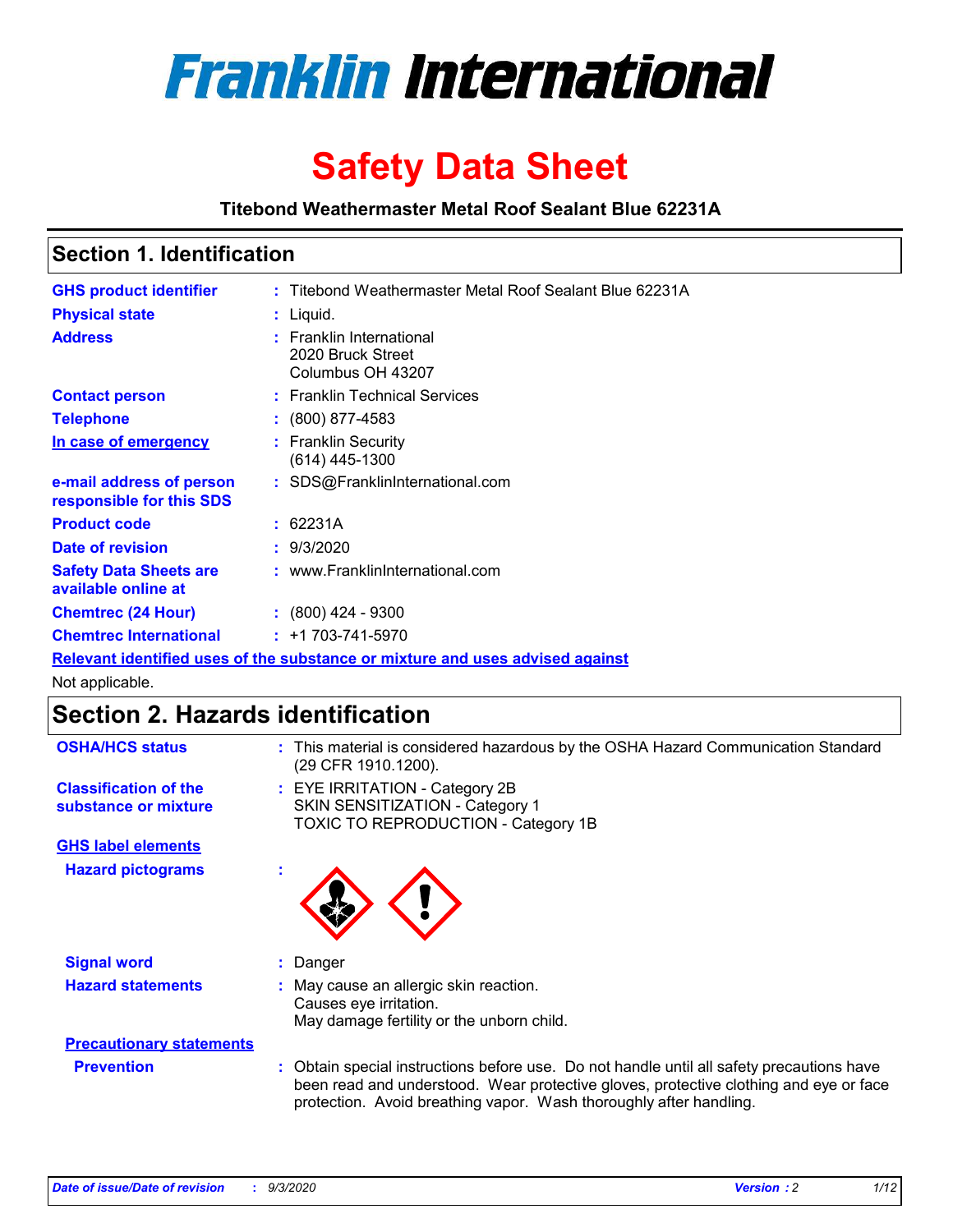### **Section 2. Hazards identification**

| <b>Response</b>                            | : IF exposed or concerned: Get medical advice or attention. Wash contaminated clothing<br>before reuse. IF ON SKIN: Wash with plenty of water. IF IN EYES: Rinse cautiously<br>with water for several minutes. Remove contact lenses, if present and easy to do.<br>Continue rinsing. If eye irritation persists: Get medical advice or attention. |
|--------------------------------------------|----------------------------------------------------------------------------------------------------------------------------------------------------------------------------------------------------------------------------------------------------------------------------------------------------------------------------------------------------|
| <b>Storage</b>                             | : Store locked up.                                                                                                                                                                                                                                                                                                                                 |
| <b>Disposal</b>                            | : Dispose of contents and container in accordance with all local, regional, national and<br>international regulations.                                                                                                                                                                                                                             |
| <b>Hazards not otherwise</b><br>classified | : Product generates methanol during cure.                                                                                                                                                                                                                                                                                                          |

## **Section 3. Composition/information on ingredients**

| <b>Substance/mixture</b> | Mixture |
|--------------------------|---------|
|                          |         |

| <b>Ingredient name</b>       | $\frac{9}{6}$ | <b>CAS number</b> |
|------------------------------|---------------|-------------------|
| 3-aminopropyltriethoxysilane | ≤3            | 919-30-2          |
| Dibutyltin dilaurate         | ∣≤0.3         | 77-58-7           |

Any concentration shown as a range is to protect confidentiality or is due to batch variation.

**There are no additional ingredients present which, within the current knowledge of the supplier and in the concentrations applicable, are classified as hazardous to health or the environment and hence require reporting in this section.**

**Occupational exposure limits, if available, are listed in Section 8.**

## **Section 4. First aid measures**

| <b>Description of necessary first aid measures</b> |                                                                                                                                                                                                                                                                                                                                                                                                                                                                                                                                                                                                                                                                                                                                                                           |
|----------------------------------------------------|---------------------------------------------------------------------------------------------------------------------------------------------------------------------------------------------------------------------------------------------------------------------------------------------------------------------------------------------------------------------------------------------------------------------------------------------------------------------------------------------------------------------------------------------------------------------------------------------------------------------------------------------------------------------------------------------------------------------------------------------------------------------------|
| <b>Eye contact</b>                                 | : Immediately flush eyes with plenty of water, occasionally lifting the upper and lower<br>eyelids. Check for and remove any contact lenses. Continue to rinse for at least 10<br>minutes. If irritation persists, get medical attention.                                                                                                                                                                                                                                                                                                                                                                                                                                                                                                                                 |
| <b>Inhalation</b>                                  | : Remove victim to fresh air and keep at rest in a position comfortable for breathing. If<br>not breathing, if breathing is irregular or if respiratory arrest occurs, provide artificial<br>respiration or oxygen by trained personnel. It may be dangerous to the person providing<br>aid to give mouth-to-mouth resuscitation. Get medical attention. If unconscious, place<br>in recovery position and get medical attention immediately. Maintain an open airway.<br>Loosen tight clothing such as a collar, tie, belt or waistband. In case of inhalation of<br>decomposition products in a fire, symptoms may be delayed. The exposed person may<br>need to be kept under medical surveillance for 48 hours.                                                       |
| <b>Skin contact</b>                                | : Wash with plenty of soap and water. Remove contaminated clothing and shoes. Wash<br>contaminated clothing thoroughly with water before removing it, or wear gloves.<br>Continue to rinse for at least 10 minutes. Get medical attention. In the event of any<br>complaints or symptoms, avoid further exposure. Wash clothing before reuse. Clean<br>shoes thoroughly before reuse.                                                                                                                                                                                                                                                                                                                                                                                     |
| <b>Ingestion</b>                                   | : Wash out mouth with water. Remove dentures if any. Remove victim to fresh air and<br>keep at rest in a position comfortable for breathing. If material has been swallowed and<br>the exposed person is conscious, give small quantities of water to drink. Stop if the<br>exposed person feels sick as vomiting may be dangerous. Do not induce vomiting<br>unless directed to do so by medical personnel. If vomiting occurs, the head should be<br>kept low so that vomit does not enter the lungs. Get medical attention. Never give<br>anything by mouth to an unconscious person. If unconscious, place in recovery position<br>and get medical attention immediately. Maintain an open airway. Loosen tight clothing<br>such as a collar, tie, belt or waistband. |
| Most important symptoms/effects, acute and delayed |                                                                                                                                                                                                                                                                                                                                                                                                                                                                                                                                                                                                                                                                                                                                                                           |
| <b>Potential acute health effects</b>              |                                                                                                                                                                                                                                                                                                                                                                                                                                                                                                                                                                                                                                                                                                                                                                           |
| Eye contact                                        | : May cause eye irritation.                                                                                                                                                                                                                                                                                                                                                                                                                                                                                                                                                                                                                                                                                                                                               |
| <b>Inhalation</b>                                  | : No known significant effects or critical hazards.                                                                                                                                                                                                                                                                                                                                                                                                                                                                                                                                                                                                                                                                                                                       |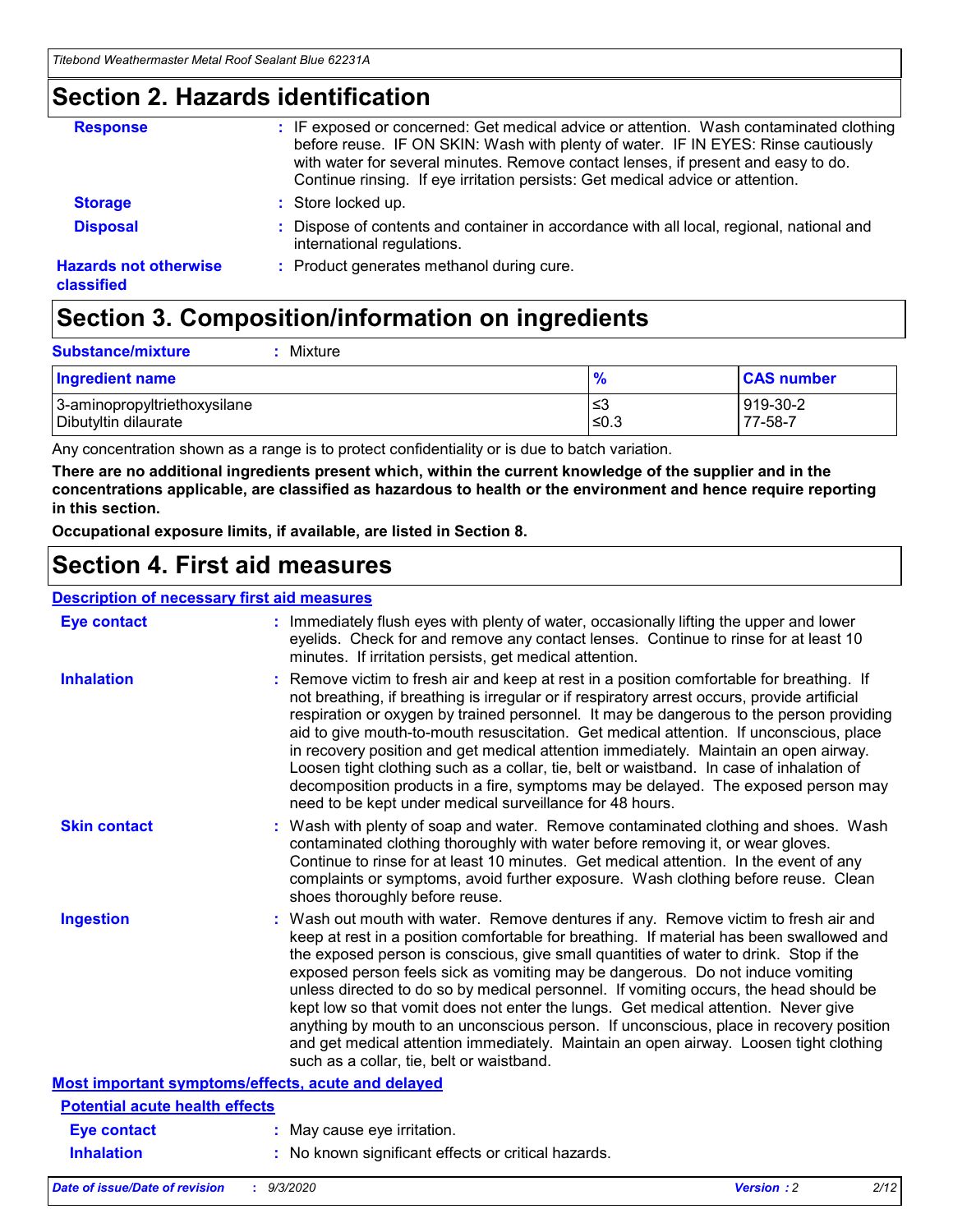| i itebona weatnermaster Metal Roof Sealant Blue 62231A |                                                                                                                                                                                                                                                                                                                                                                                                                 |  |  |  |
|--------------------------------------------------------|-----------------------------------------------------------------------------------------------------------------------------------------------------------------------------------------------------------------------------------------------------------------------------------------------------------------------------------------------------------------------------------------------------------------|--|--|--|
| <b>Section 4. First aid measures</b>                   |                                                                                                                                                                                                                                                                                                                                                                                                                 |  |  |  |
| <b>Skin contact</b>                                    | : May cause skin irritation.                                                                                                                                                                                                                                                                                                                                                                                    |  |  |  |
| <b>Ingestion</b>                                       | : No known significant effects or critical hazards.                                                                                                                                                                                                                                                                                                                                                             |  |  |  |
| <b>Over-exposure signs/symptoms</b>                    |                                                                                                                                                                                                                                                                                                                                                                                                                 |  |  |  |
| <b>Eye contact</b>                                     | : Adverse symptoms may include the following:<br>irritation<br>watering<br>redness                                                                                                                                                                                                                                                                                                                              |  |  |  |
| <b>Inhalation</b>                                      | : Adverse symptoms may include the following:<br>reduced fetal weight<br>increase in fetal deaths<br>skeletal malformations                                                                                                                                                                                                                                                                                     |  |  |  |
| <b>Skin contact</b>                                    | Adverse symptoms may include the following:<br>irritation<br>redness<br>reduced fetal weight<br>increase in fetal deaths<br>skeletal malformations                                                                                                                                                                                                                                                              |  |  |  |
| <b>Ingestion</b>                                       | : Adverse symptoms may include the following:<br>reduced fetal weight<br>increase in fetal deaths<br>skeletal malformations                                                                                                                                                                                                                                                                                     |  |  |  |
|                                                        | Indication of immediate medical attention and special treatment needed, if necessary                                                                                                                                                                                                                                                                                                                            |  |  |  |
| <b>Notes to physician</b>                              | : In case of inhalation of decomposition products in a fire, symptoms may be delayed.<br>The exposed person may need to be kept under medical surveillance for 48 hours.                                                                                                                                                                                                                                        |  |  |  |
| <b>Specific treatments</b>                             | : No specific treatment.                                                                                                                                                                                                                                                                                                                                                                                        |  |  |  |
| <b>Protection of first-aiders</b>                      | : No action shall be taken involving any personal risk or without suitable training. If it is<br>suspected that fumes are still present, the rescuer should wear an appropriate mask or<br>self-contained breathing apparatus. It may be dangerous to the person providing aid to<br>give mouth-to-mouth resuscitation. Wash contaminated clothing thoroughly with water<br>before removing it, or wear gloves. |  |  |  |

**See toxicological information (Section 11)**

## **Section 5. Fire-fighting measures**

| <b>Extinguishing media</b>                               |                                                                                                                                                                                                     |
|----------------------------------------------------------|-----------------------------------------------------------------------------------------------------------------------------------------------------------------------------------------------------|
| <b>Suitable extinguishing</b><br>media                   | : Use an extinguishing agent suitable for the surrounding fire.                                                                                                                                     |
| <b>Unsuitable extinguishing</b><br>media                 | : None known.                                                                                                                                                                                       |
| <b>Specific hazards arising</b><br>from the chemical     | : In a fire or if heated, a pressure increase will occur and the container may burst.                                                                                                               |
| <b>Hazardous thermal</b><br>decomposition products       | Decomposition products may include the following materials:<br>carbon dioxide<br>carbon monoxide<br>nitrogen oxides<br>metal oxide/oxides                                                           |
| <b>Special protective actions</b><br>for fire-fighters   | : Promptly isolate the scene by removing all persons from the vicinity of the incident if<br>there is a fire. No action shall be taken involving any personal risk or without suitable<br>training. |
| <b>Special protective</b><br>equipment for fire-fighters | : Fire-fighters should wear appropriate protective equipment and self-contained breathing<br>apparatus (SCBA) with a full face-piece operated in positive pressure mode.                            |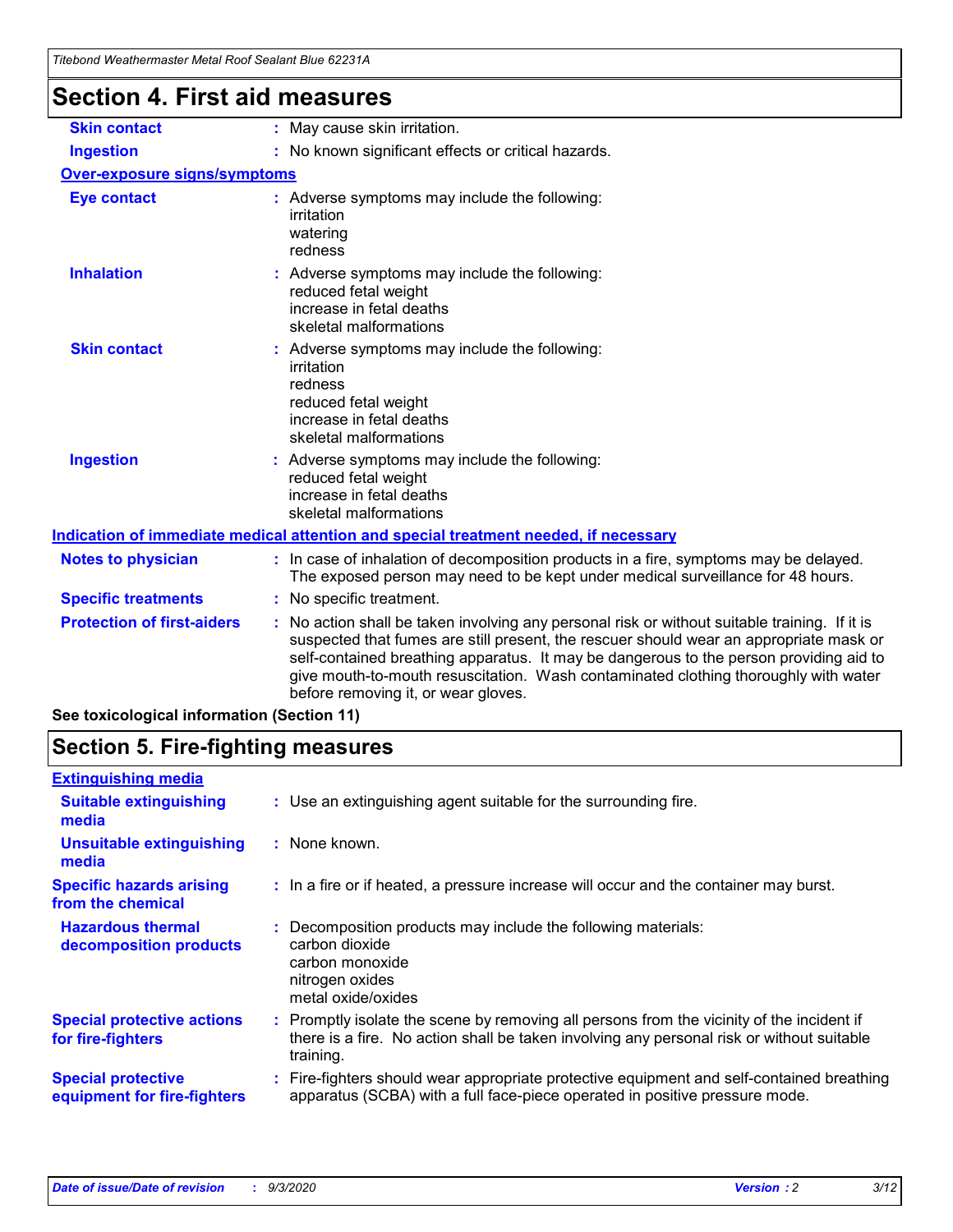### **Section 6. Accidental release measures**

|                                                              | Personal precautions, protective equipment and emergency procedures                                                                                                                                                                                                                                                                                                                                                                                                                                                                                                                                                                                                                                          |  |  |  |
|--------------------------------------------------------------|--------------------------------------------------------------------------------------------------------------------------------------------------------------------------------------------------------------------------------------------------------------------------------------------------------------------------------------------------------------------------------------------------------------------------------------------------------------------------------------------------------------------------------------------------------------------------------------------------------------------------------------------------------------------------------------------------------------|--|--|--|
| For non-emergency<br>personnel                               | : No action shall be taken involving any personal risk or without suitable training.<br>Evacuate surrounding areas. Keep unnecessary and unprotected personnel from<br>entering. Do not touch or walk through spilled material. Avoid breathing vapor or mist.<br>Provide adequate ventilation. Wear appropriate respirator when ventilation is<br>inadequate. Put on appropriate personal protective equipment.                                                                                                                                                                                                                                                                                             |  |  |  |
| For emergency responders                                     | : If specialized clothing is required to deal with the spillage, take note of any information in<br>Section 8 on suitable and unsuitable materials. See also the information in "For non-<br>emergency personnel".                                                                                                                                                                                                                                                                                                                                                                                                                                                                                           |  |  |  |
| <b>Environmental precautions</b>                             | : Avoid dispersal of spilled material and runoff and contact with soil, waterways, drains<br>and sewers. Inform the relevant authorities if the product has caused environmental<br>pollution (sewers, waterways, soil or air).                                                                                                                                                                                                                                                                                                                                                                                                                                                                              |  |  |  |
| <b>Methods and materials for containment and cleaning up</b> |                                                                                                                                                                                                                                                                                                                                                                                                                                                                                                                                                                                                                                                                                                              |  |  |  |
| <b>Small spill</b>                                           | : Stop leak if without risk. Move containers from spill area. Dilute with water and mop up<br>if water-soluble. Alternatively, or if water-insoluble, absorb with an inert dry material and<br>place in an appropriate waste disposal container. Dispose of via a licensed waste<br>disposal contractor.                                                                                                                                                                                                                                                                                                                                                                                                     |  |  |  |
| <b>Large spill</b>                                           | : Stop leak if without risk. Move containers from spill area. Approach release from<br>upwind. Prevent entry into sewers, water courses, basements or confined areas. Wash<br>spillages into an effluent treatment plant or proceed as follows. Contain and collect<br>spillage with non-combustible, absorbent material e.g. sand, earth, vermiculite or<br>diatomaceous earth and place in container for disposal according to local regulations<br>(see Section 13). Dispose of via a licensed waste disposal contractor. Contaminated<br>absorbent material may pose the same hazard as the spilled product. Note: see<br>Section 1 for emergency contact information and Section 13 for waste disposal. |  |  |  |

## **Section 7. Handling and storage**

#### **Precautions for safe handling**

| <b>Protective measures</b>                                                       | : Put on appropriate personal protective equipment (see Section 8). Persons with a<br>history of skin sensitization problems should not be employed in any process in which<br>this product is used. Avoid exposure - obtain special instructions before use. Avoid<br>exposure during pregnancy. Do not handle until all safety precautions have been read<br>and understood. Do not get in eyes or on skin or clothing. Do not ingest. Avoid<br>breathing vapor or mist. If during normal use the material presents a respiratory hazard,<br>use only with adequate ventilation or wear appropriate respirator. Keep in the original<br>container or an approved alternative made from a compatible material, kept tightly<br>closed when not in use. Empty containers retain product residue and can be hazardous.<br>Do not reuse container. |
|----------------------------------------------------------------------------------|--------------------------------------------------------------------------------------------------------------------------------------------------------------------------------------------------------------------------------------------------------------------------------------------------------------------------------------------------------------------------------------------------------------------------------------------------------------------------------------------------------------------------------------------------------------------------------------------------------------------------------------------------------------------------------------------------------------------------------------------------------------------------------------------------------------------------------------------------|
| <b>Advice on general</b><br>occupational hygiene                                 | : Eating, drinking and smoking should be prohibited in areas where this material is<br>handled, stored and processed. Workers should wash hands and face before eating,<br>drinking and smoking. Remove contaminated clothing and protective equipment before<br>entering eating areas. See also Section 8 for additional information on hygiene<br>measures.                                                                                                                                                                                                                                                                                                                                                                                                                                                                                    |
| <b>Conditions for safe storage,</b><br>including any<br><i>incompatibilities</i> | Store between the following temperatures: 0 to 120°C (32 to 248°F). Store in<br>accordance with local regulations. Store in original container protected from direct<br>sunlight in a dry, cool and well-ventilated area, away from incompatible materials (see<br>Section 10) and food and drink. Store locked up. Keep container tightly closed and<br>sealed until ready for use. Containers that have been opened must be carefully<br>resealed and kept upright to prevent leakage. Do not store in unlabeled containers.<br>Use appropriate containment to avoid environmental contamination. See Section 10 for<br>incompatible materials before handling or use.                                                                                                                                                                         |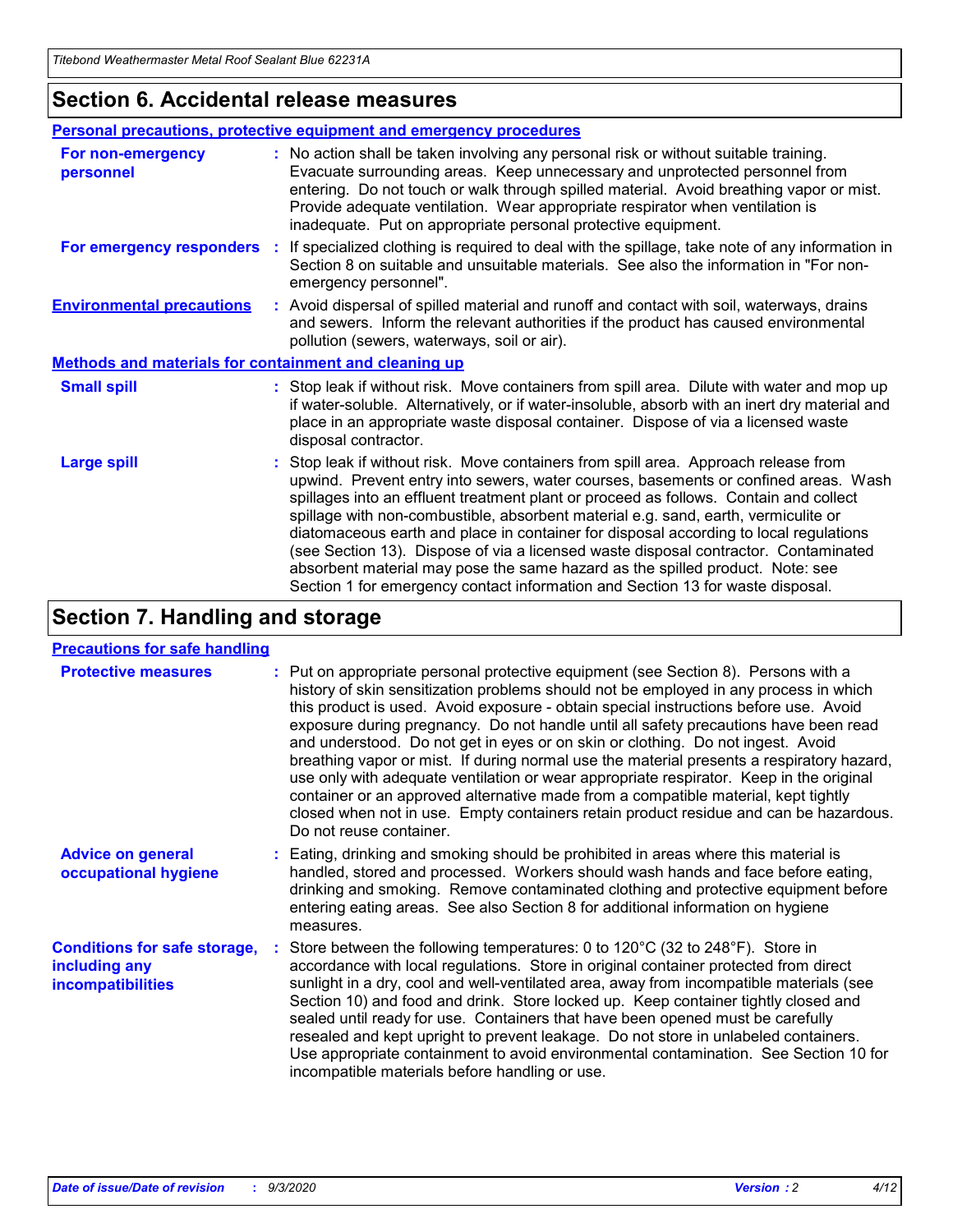## **Section 8. Exposure controls/personal protection**

#### **Control parameters**

#### **Occupational exposure limits**

| <b>Ingredient name</b>                               |    |                        | <b>Exposure limits</b>                                                                                                                                                                                                                                                                                                                                                                                                                                                                                                                                                                                                 |
|------------------------------------------------------|----|------------------------|------------------------------------------------------------------------------------------------------------------------------------------------------------------------------------------------------------------------------------------------------------------------------------------------------------------------------------------------------------------------------------------------------------------------------------------------------------------------------------------------------------------------------------------------------------------------------------------------------------------------|
| 3-aminopropyltriethoxysilane<br>Dibutyltin dilaurate |    |                        | None.<br>ACGIH TLV (United States, 3/2020). Absorbed through skin.<br>Notes: as Sn<br>TWA: $0.1 \text{ mg/m}^3$ , (as Sn) 8 hours.<br>STEL: 0.2 mg/m <sup>3</sup> , (as Sn) 15 minutes.<br>NIOSH REL (United States, 10/2016). Absorbed through skin.<br>Notes: as Sn<br>TWA: 0.1 mg/m <sup>3</sup> , (as Sn) 10 hours.<br>OSHA PEL (United States, 5/2018). Notes: as Sn<br>TWA: 0.1 mg/m <sup>3</sup> , (as Sn) 8 hours.<br>OSHA PEL 1989 (United States, 3/1989). Absorbed through skin.<br>Notes: measured as Sn<br>TWA: 0.1 mg/m <sup>3</sup> , (measured as Sn) 8 hours. Form: Organic                           |
| <b>Appropriate engineering</b><br>controls           |    |                        | : If user operations generate dust, fumes, gas, vapor or mist, use process enclosures,<br>local exhaust ventilation or other engineering controls to keep worker exposure to<br>airborne contaminants below any recommended or statutory limits.                                                                                                                                                                                                                                                                                                                                                                       |
| <b>Environmental exposure</b><br>controls            |    |                        | Emissions from ventilation or work process equipment should be checked to ensure<br>they comply with the requirements of environmental protection legislation. In some<br>cases, fume scrubbers, filters or engineering modifications to the process equipment<br>will be necessary to reduce emissions to acceptable levels.                                                                                                                                                                                                                                                                                          |
| <b>Individual protection measures</b>                |    |                        |                                                                                                                                                                                                                                                                                                                                                                                                                                                                                                                                                                                                                        |
| <b>Hygiene measures</b>                              |    |                        | : Wash hands, forearms and face thoroughly after handling chemical products, before<br>eating, smoking and using the lavatory and at the end of the working period.<br>Appropriate techniques should be used to remove potentially contaminated clothing.<br>Contaminated work clothing should not be allowed out of the workplace. Wash<br>contaminated clothing before reusing. Ensure that eyewash stations and safety<br>showers are close to the workstation location.                                                                                                                                            |
| <b>Eye/face protection</b>                           |    |                        | Safety eyewear complying with an approved standard should be used when a risk<br>assessment indicates this is necessary to avoid exposure to liquid splashes, mists,<br>gases or dusts. If contact is possible, the following protection should be worn, unless<br>the assessment indicates a higher degree of protection: chemical splash goggles.                                                                                                                                                                                                                                                                    |
| <b>Skin protection</b>                               |    |                        |                                                                                                                                                                                                                                                                                                                                                                                                                                                                                                                                                                                                                        |
| <b>Hand protection</b>                               |    |                        | : Chemical-resistant, impervious gloves complying with an approved standard should be<br>worn at all times when handling chemical products if a risk assessment indicates this is<br>necessary. Considering the parameters specified by the glove manufacturer, check<br>during use that the gloves are still retaining their protective properties. It should be<br>noted that the time to breakthrough for any glove material may be different for different<br>glove manufacturers. In the case of mixtures, consisting of several substances, the<br>protection time of the gloves cannot be accurately estimated. |
| <b>Body protection</b>                               |    | handling this product. | Personal protective equipment for the body should be selected based on the task being<br>performed and the risks involved and should be approved by a specialist before                                                                                                                                                                                                                                                                                                                                                                                                                                                |
| <b>Other skin protection</b>                         |    |                        | : Appropriate footwear and any additional skin protection measures should be selected<br>based on the task being performed and the risks involved and should be approved by a<br>specialist before handling this product.                                                                                                                                                                                                                                                                                                                                                                                              |
| <b>Respiratory protection</b>                        | ÷. | aspects of use.        | Based on the hazard and potential for exposure, select a respirator that meets the<br>appropriate standard or certification. Respirators must be used according to a<br>respiratory protection program to ensure proper fitting, training, and other important                                                                                                                                                                                                                                                                                                                                                         |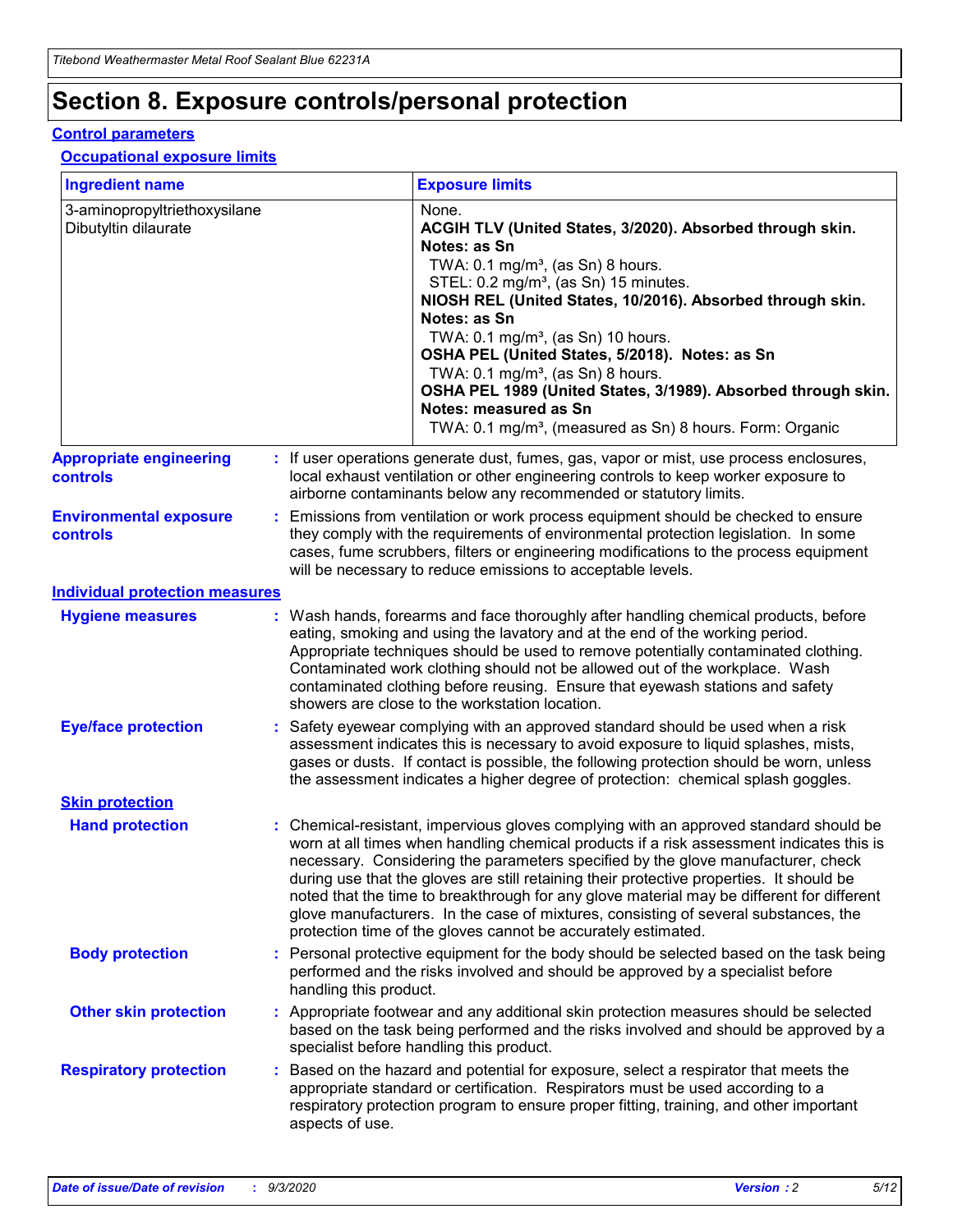### **Section 9. Physical and chemical properties**

#### **Appearance**

| <b>Physical state</b>                             |   | : Liquid. [Paste.]                                              |
|---------------------------------------------------|---|-----------------------------------------------------------------|
| <b>Color</b>                                      |   | Blue.                                                           |
| Odor                                              |   | Characteristic.                                                 |
| <b>Odor threshold</b>                             | ÷ | Not available.                                                  |
| рH                                                |   | Not applicable.                                                 |
| <b>Melting point</b>                              |   | : Not available.                                                |
| <b>Boiling point</b>                              |   | >200°C (>392°F)                                                 |
| <b>Flash point</b>                                |   | Closed cup: >200°C (>392°F) [Setaflash.]                        |
| <b>Evaporation rate</b>                           |   | $:$ >1 (butyl acetate = 1)                                      |
| <b>Flammability (solid, gas)</b>                  |   | : Not available.                                                |
| Lower and upper explosive<br>(flammable) limits   |   | : Not available.                                                |
| <b>VOC (less water, less)</b><br>exempt solvents) |   | : 0 g/l                                                         |
| <b>Volatility</b>                                 |   | $: 0\%$ (w/w)                                                   |
| <b>Vapor density</b>                              |   | Not available.                                                  |
| <b>Relative density</b>                           |   | $\mathbf{1}$ $\mathbf{\sqrt{432}}$                              |
| <b>Solubility</b>                                 |   | Insoluble in the following materials: cold water and hot water. |
| <b>Solubility in water</b>                        |   | Not available.                                                  |
| <b>Partition coefficient: n-</b><br>octanol/water |   | $:$ Not available.                                              |
| <b>Auto-ignition temperature</b>                  |   | : Not available.                                                |
| <b>Decomposition temperature</b>                  |   | : Not available.                                                |
| <b>Viscosity</b>                                  |   | $:$ Not available.                                              |

## **Section 10. Stability and reactivity**

| <b>Reactivity</b>                            |    | : No specific test data related to reactivity available for this product or its ingredients.            |
|----------------------------------------------|----|---------------------------------------------------------------------------------------------------------|
| <b>Chemical stability</b>                    |    | : The product is stable.                                                                                |
| <b>Possibility of hazardous</b><br>reactions |    | : Under normal conditions of storage and use, hazardous reactions will not occur.                       |
| <b>Conditions to avoid</b>                   |    | : No specific data.                                                                                     |
| <b>Incompatible materials</b>                | ٠. | No specific data.                                                                                       |
| <b>Hazardous decomposition</b><br>products   | ÷. | Under normal conditions of storage and use, hazardous decomposition products should<br>not be produced. |

## **Section 11. Toxicological information**

#### **Information on toxicological effects**

#### **Acute toxicity**

| <b>Product/ingredient name</b> | <b>Result</b>           | <b>Species</b> | <b>Dose</b>                | <b>Exposure</b> |
|--------------------------------|-------------------------|----------------|----------------------------|-----------------|
| 3-aminopropyltriethoxysilane   | <b>ILD50 Dermal</b>     | Rabbit         | 4.29 g/kg                  |                 |
| Dibutyltin dilaurate           | ILD50 Oral<br>LD50 Oral | Rat<br>Rat     | $1.57$ g/kg<br>175 $mg/kg$ |                 |
|                                |                         |                |                            |                 |

**Irritation/Corrosion**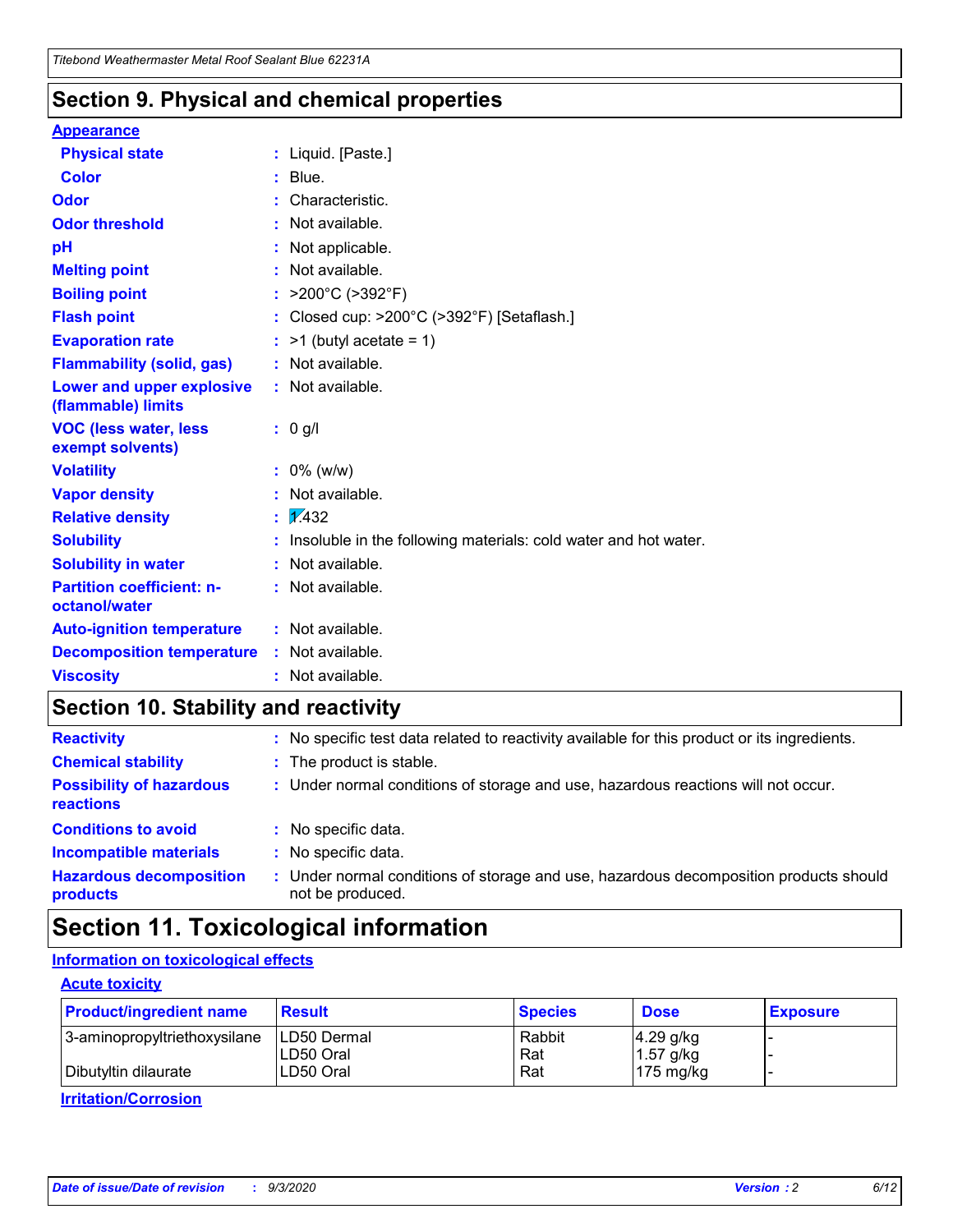## **Section 11. Toxicological information**

| <b>Product/ingredient name</b> | <b>Result</b>                 | <b>Species</b> | <b>Score</b> | <b>Exposure</b>           | <b>Observation</b> |
|--------------------------------|-------------------------------|----------------|--------------|---------------------------|--------------------|
| 3-aminopropyltriethoxysilane   | Eyes - Mild irritant          | Rabbit         |              | $100$ mg                  |                    |
|                                | Eyes - Severe irritant        | Rabbit         |              | 24 hours 750              |                    |
|                                |                               |                |              | ug                        |                    |
|                                | <b>Skin - Severe irritant</b> | Rabbit         |              | 24 hours 5                | ۰                  |
| Dibutyltin dilaurate           | Eyes - Moderate irritant      | Rabbit         |              | mq<br><b>24 hours 100</b> |                    |
|                                |                               |                |              | mg                        |                    |
|                                | Skin - Severe irritant        | Rabbit         |              | 500 mg                    |                    |

#### **Sensitization**

Not available.

#### **Mutagenicity**

Not available.

#### **Carcinogenicity**

Not available.

#### **Reproductive toxicity**

Not available.

#### **Teratogenicity**

Not available.

#### **Specific target organ toxicity (single exposure)**

Not available.

#### **Specific target organ toxicity (repeated exposure)**

| <b>Name</b>                                                                         |                                                                            | <b>Category</b>                                     | <b>Route of</b><br>exposure | <b>Target organs</b> |  |  |
|-------------------------------------------------------------------------------------|----------------------------------------------------------------------------|-----------------------------------------------------|-----------------------------|----------------------|--|--|
| Dibutyltin dilaurate                                                                |                                                                            | Category 1                                          |                             | respiratory system   |  |  |
| <b>Aspiration hazard</b><br>Not available.                                          |                                                                            |                                                     |                             |                      |  |  |
| <b>Information on the likely</b><br>routes of exposure                              | : Not available.                                                           |                                                     |                             |                      |  |  |
| <b>Potential acute health effects</b>                                               |                                                                            |                                                     |                             |                      |  |  |
| <b>Eye contact</b>                                                                  | : May cause eye irritation.                                                |                                                     |                             |                      |  |  |
| <b>Inhalation</b>                                                                   |                                                                            | : No known significant effects or critical hazards. |                             |                      |  |  |
| <b>Skin contact</b>                                                                 |                                                                            | : May cause skin irritation.                        |                             |                      |  |  |
| <b>Ingestion</b>                                                                    |                                                                            | : No known significant effects or critical hazards. |                             |                      |  |  |
| <b>Symptoms related to the physical, chemical and toxicological characteristics</b> |                                                                            |                                                     |                             |                      |  |  |
| <b>Eye contact</b>                                                                  | irritation<br>watering<br>redness                                          | : Adverse symptoms may include the following:       |                             |                      |  |  |
| <b>Inhalation</b>                                                                   | reduced fetal weight<br>increase in fetal deaths<br>skeletal malformations | : Adverse symptoms may include the following:       |                             |                      |  |  |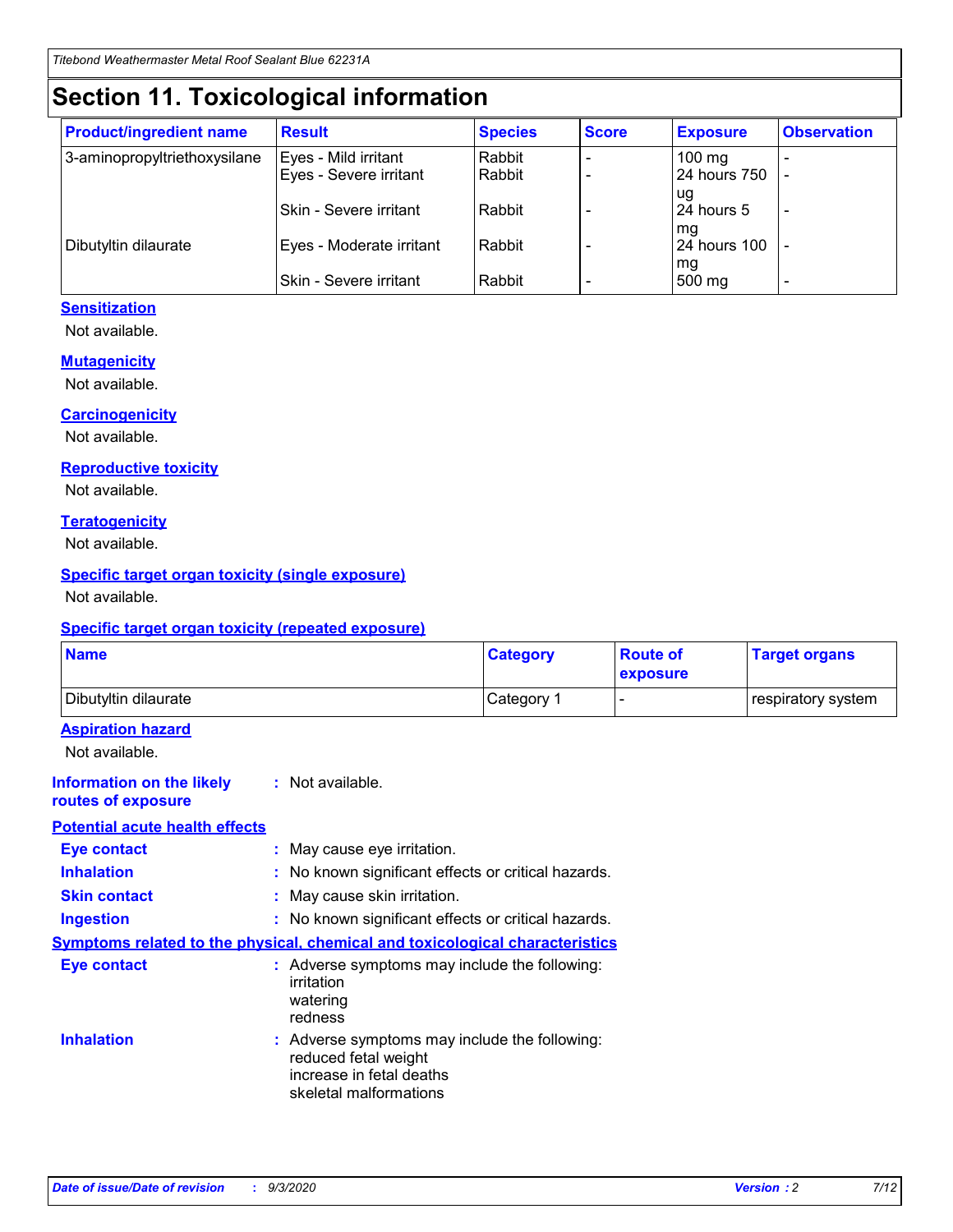*Titebond Weathermaster Metal Roof Sealant Blue 62231A*

## **Section 11. Toxicological information**

| <b>Skin contact</b>                     | : Adverse symptoms may include the following:<br>irritation                                            |
|-----------------------------------------|--------------------------------------------------------------------------------------------------------|
|                                         | redness                                                                                                |
|                                         | reduced fetal weight                                                                                   |
|                                         | increase in fetal deaths                                                                               |
|                                         | skeletal malformations                                                                                 |
| <b>Ingestion</b>                        | : Adverse symptoms may include the following:<br>reduced fetal weight                                  |
|                                         | increase in fetal deaths                                                                               |
|                                         | skeletal malformations                                                                                 |
|                                         | Delayed and immediate effects and also chronic effects from short and long term exposure               |
| <b>Short term exposure</b>              |                                                                                                        |
| <b>Potential immediate</b><br>effects   | : Not available.                                                                                       |
| <b>Potential delayed effects</b>        | : Not available.                                                                                       |
| <b>Long term exposure</b>               |                                                                                                        |
| <b>Potential immediate</b><br>effects   | : Not available.                                                                                       |
| <b>Potential delayed effects</b>        | : Not available.                                                                                       |
| <b>Potential chronic health effects</b> |                                                                                                        |
| Not available.                          |                                                                                                        |
| <b>General</b>                          | Once sensitized, a severe allergic reaction may occur when subsequently exposed to<br>very low levels. |
| <b>Carcinogenicity</b>                  | No known significant effects or critical hazards.                                                      |
| <b>Mutagenicity</b>                     | : No known significant effects or critical hazards.                                                    |
| <b>Teratogenicity</b>                   | May damage the unborn child.                                                                           |
| <b>Developmental effects</b>            | : No known significant effects or critical hazards.                                                    |
| <b>Fertility effects</b>                | : May damage fertility.                                                                                |
| <b>Numerical measures of toxicity</b>   |                                                                                                        |
| <b>Acute toxicity estimates</b>         |                                                                                                        |
| Not ovoilable                           |                                                                                                        |

Not available.

## **Section 12. Ecological information**

#### **Toxicity**

| <b>Product/ingredient name</b> | <b>Result</b>                                       | <b>Species</b>               | <b>Exposure</b>       |
|--------------------------------|-----------------------------------------------------|------------------------------|-----------------------|
| Dibutyltin dilaurate           | $ CC50>3$ mg/l<br>Chronic EC10 > 2 mg/l Fresh water | Algae<br>Algae - Desmodesmus | 72 hours<br>196 hours |
|                                |                                                     | <b>I</b> subspicatus         |                       |

#### **Persistence and degradability**

| <b>Product/ingredient name</b> | <b>Test</b>                                                                    | <b>Result</b>  |                   | <b>Dose</b> | <b>Inoculum</b>         |
|--------------------------------|--------------------------------------------------------------------------------|----------------|-------------------|-------------|-------------------------|
| Dibutyltin dilaurate           | OECD 301F<br>Ready<br>Biodegradability -<br>Manometric<br>Respirometry<br>Test | 23 % - 28 days |                   |             |                         |
| <b>Product/ingredient name</b> | <b>Aquatic half-life</b>                                                       |                | <b>Photolysis</b> |             | <b>Biodegradability</b> |
| Dibutyltin dilaurate           |                                                                                |                |                   |             | <b>Inherent</b>         |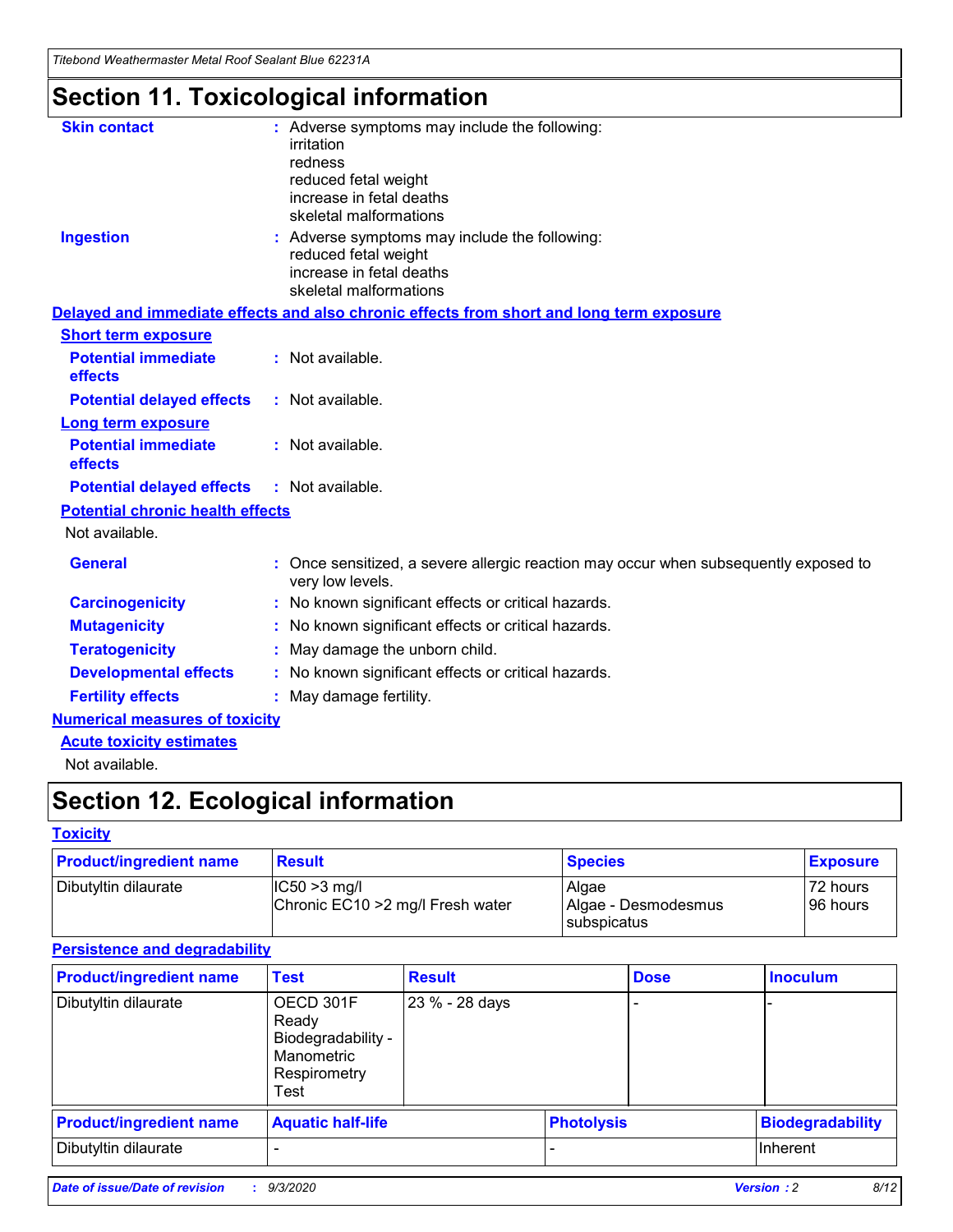## **Section 12. Ecological information**

#### **Bioaccumulative potential**

| <b>Product/ingredient name</b> | $\mathsf{LogP}_\mathsf{ow}$ | <b>BCF</b> | <b>Potential</b> |
|--------------------------------|-----------------------------|------------|------------------|
| 3-aminopropyltriethoxysilane   | $1.\overline{7}$            | 3.4        | low              |
| Dibutyltin dilaurate           | 4.44                        | 2.91       | low              |

#### **Mobility in soil**

| IVIUWIIILY III JUII                                     |                                                     |
|---------------------------------------------------------|-----------------------------------------------------|
| <b>Soil/water partition</b><br><b>coefficient (Koc)</b> | : Not available.                                    |
| <b>Other adverse effects</b>                            | : No known significant effects or critical hazards. |

### **Section 13. Disposal considerations**

**Disposal methods :**

The generation of waste should be avoided or minimized wherever possible. Disposal of this product, solutions and any by-products should at all times comply with the requirements of environmental protection and waste disposal legislation and any regional local authority requirements. Dispose of surplus and non-recyclable products via a licensed waste disposal contractor. Waste should not be disposed of untreated to the sewer unless fully compliant with the requirements of all authorities with jurisdiction. Waste packaging should be recycled. Incineration or landfill should only be considered when recycling is not feasible. This material and its container must be disposed of in a safe way. Care should be taken when handling emptied containers that have not been cleaned or rinsed out. Empty containers or liners may retain some product residues. Avoid dispersal of spilled material and runoff and contact with soil, waterways, drains and sewers.

## **Section 14. Transport information**

|                                      | <b>DOT</b><br><b>Classification</b> | <b>TDG</b><br><b>Classification</b> | <b>Mexico</b><br><b>Classification</b> | <b>ADR/RID</b>           | <b>IMDG</b>              | <b>IATA</b>    |
|--------------------------------------|-------------------------------------|-------------------------------------|----------------------------------------|--------------------------|--------------------------|----------------|
| <b>UN number</b>                     | Not regulated.                      | Not regulated.                      | Not regulated.                         | Not regulated.           | Not regulated.           | Not regulated. |
| <b>UN proper</b><br>shipping name    |                                     |                                     |                                        |                          |                          |                |
| <b>Transport</b><br>hazard class(es) |                                     | $\overline{\phantom{0}}$            | $\qquad \qquad \blacksquare$           | $\overline{\phantom{0}}$ | $\overline{\phantom{0}}$ |                |
| <b>Packing group</b>                 |                                     |                                     |                                        |                          |                          |                |
| <b>Environmental</b><br>hazards      | No.                                 | No.                                 | No.                                    | No.                      | No.                      | No.            |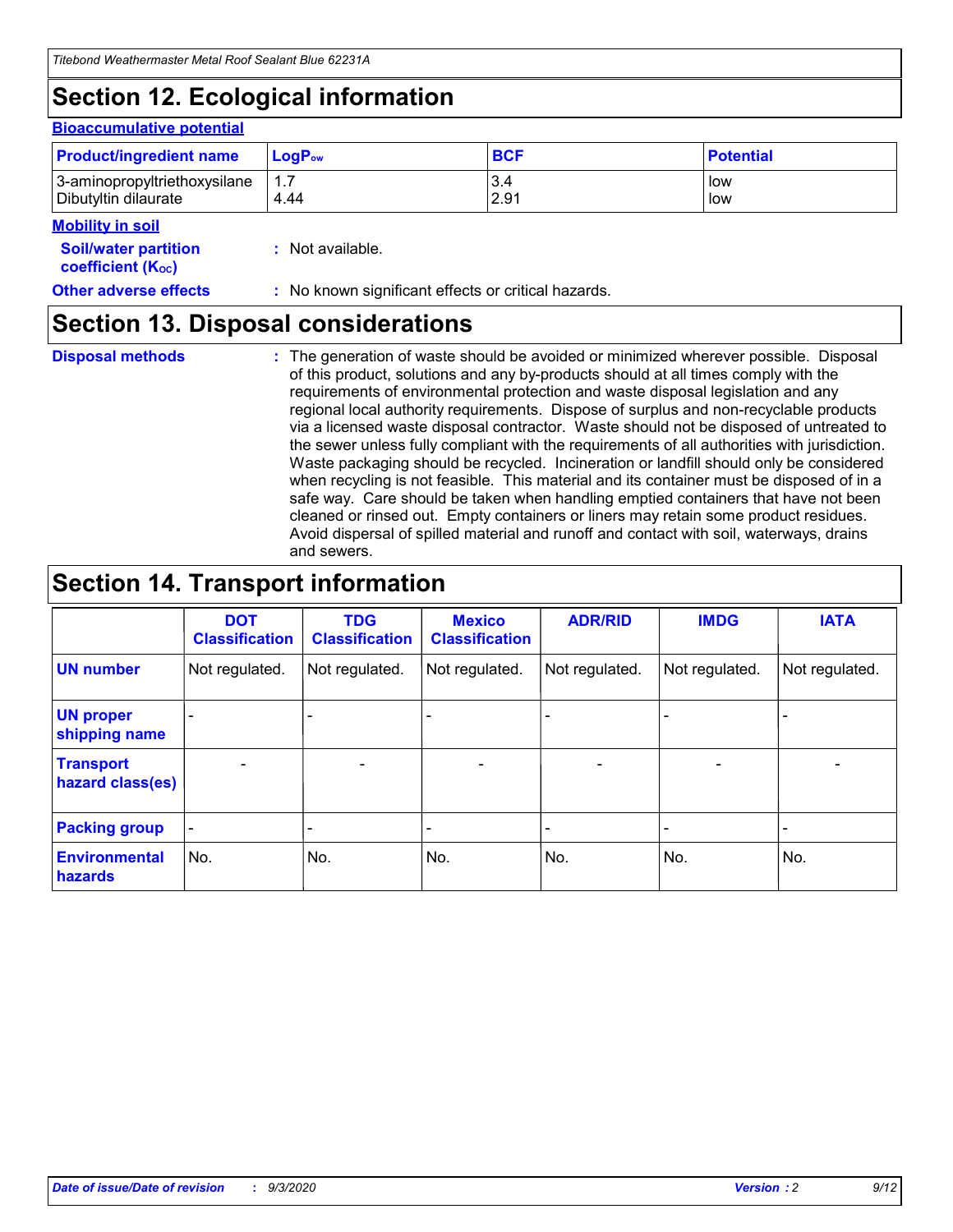## **Section 15. Regulatory information**

#### **U.S. Federal regulations**

#### **SARA 302/304**

#### **Composition/information on ingredients**

No products were found.

| SARA 304 RQ | Not applicable. |
|-------------|-----------------|
|-------------|-----------------|

#### **SARA 311/312**

#### **Classification :** EYE IRRITATION - Category 2B SKIN SENSITIZATION - Category 1 TOXIC TO REPRODUCTION - Category 1B HNOC - Product generates methanol during cure.

#### **Composition/information on ingredients**

| <b>Name</b>                  | $\frac{9}{6}$ | <b>Classification</b>                                                                                                                                                                                                                                                                                      |
|------------------------------|---------------|------------------------------------------------------------------------------------------------------------------------------------------------------------------------------------------------------------------------------------------------------------------------------------------------------------|
| 3-aminopropyltriethoxysilane | $\leq$ 3      | <b>FLAMMABLE LIQUIDS - Category 4</b><br><b>ACUTE TOXICITY (oral) - Category 4</b><br><b>SKIN IRRITATION - Category 2</b><br>EYE IRRITATION - Category 2A                                                                                                                                                  |
| Dibutyltin dilaurate         | ≤0.3          | <b>ACUTE TOXICITY (oral) - Category 3</b><br>SKIN CORROSION - Category 1C<br>SERIOUS EYE DAMAGE - Category 1<br>SKIN SENSITIZATION - Category 1<br><b>GERM CELL MUTAGENICITY - Category 2</b><br>TOXIC TO REPRODUCTION - Category 1B<br>SPECIFIC TARGET ORGAN TOXICITY (REPEATED<br>EXPOSURE) - Category 1 |

#### **State regulations**

**Massachusetts :**

: None of the components are listed.

**New York :** None of the components are listed. **New Jersey :** None of the components are listed.

**Pennsylvania :** None of the components are listed.

#### **California Prop. 65**

WARNING: This product can expose you to methanol, which is known to the State of California to cause birth defects or other reproductive harm. For more information go to www.P65Warnings.ca.gov.

| Ingredient name | No significant risk<br>level | <b>Maximum</b><br>acceptable dosage<br><b>level</b> |
|-----------------|------------------------------|-----------------------------------------------------|
| methanol        |                              | Yes.                                                |

#### **International regulations**

**Chemical Weapon Convention List Schedules I, II & III Chemicals** Not listed.

#### **Montreal Protocol**

Not listed.

**Stockholm Convention on Persistent Organic Pollutants**

Not listed.

#### **UNECE Aarhus Protocol on POPs and Heavy Metals** Not listed.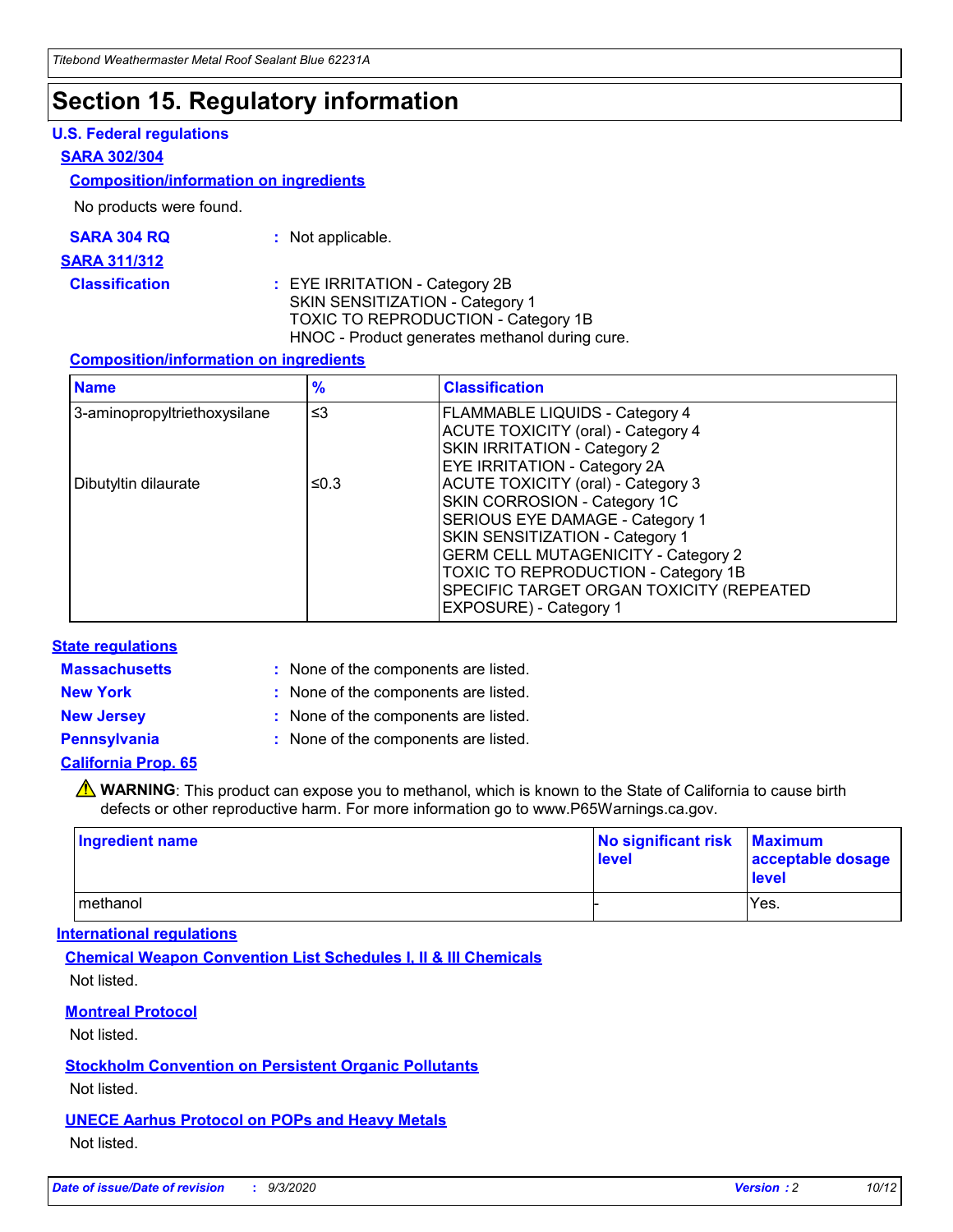## **Section 15. Regulatory information**

#### **Inventory list**

- 
- **China :** Not determined.

**United States TSCA 8(b) inventory**

**:** All components are active or exempted.

## **Section 16. Other information**





**Caution: HMIS® ratings are based on a 0-4 rating scale, with 0 representing minimal hazards or risks, and 4 representing significant hazards or risks. Although HMIS® ratings and the associated label are not required on SDSs or products leaving a facility under 29 CFR 1910.1200, the preparer may choose to provide them. HMIS® ratings are to be used with a fully implemented HMIS® program. HMIS® is a registered trademark and service mark of the American Coatings Association, Inc.**

**The customer is responsible for determining the PPE code for this material. For more information on HMIS® Personal Protective Equipment (PPE) codes, consult the HMIS® Implementation Manual.**

**National Fire Protection Association (U.S.A.)**



**Reprinted with permission from NFPA 704-2001, Identification of the Hazards of Materials for Emergency Response Copyright ©1997, National Fire Protection Association, Quincy, MA 02269. This reprinted material is not the complete and official position of the National Fire Protection Association, on the referenced subject which is represented only by the standard in its entirety.**

**Copyright ©2001, National Fire Protection Association, Quincy, MA 02269. This warning system is intended to be interpreted and applied only by properly trained individuals to identify fire, health and reactivity hazards of chemicals. The user is referred to certain limited number of chemicals with recommended classifications in NFPA 49 and NFPA 325, which would be used as a guideline only. Whether the chemicals are classified by NFPA or not, anyone using the 704 systems to classify chemicals does so at their own risk.**

#### **Procedure used to derive the classification**

| <b>Classification</b>                                                                                         | <b>Justification</b>                                  |
|---------------------------------------------------------------------------------------------------------------|-------------------------------------------------------|
| <b>EYE IRRITATION - Category 2B</b><br>SKIN SENSITIZATION - Category 1<br>TOXIC TO REPRODUCTION - Category 1B | Expert judgment<br>Expert judgment<br>Expert judgment |
| <b>History</b>                                                                                                |                                                       |

| .                                 |             |
|-----------------------------------|-------------|
| <b>Date of printing</b>           | : 4/22/2022 |
| Date of issue/Date of<br>revision | : 9/3/2020  |
| Date of previous issue            | : 9/3/2020  |
| <b>Version</b>                    | $\cdot$ 2   |
|                                   |             |